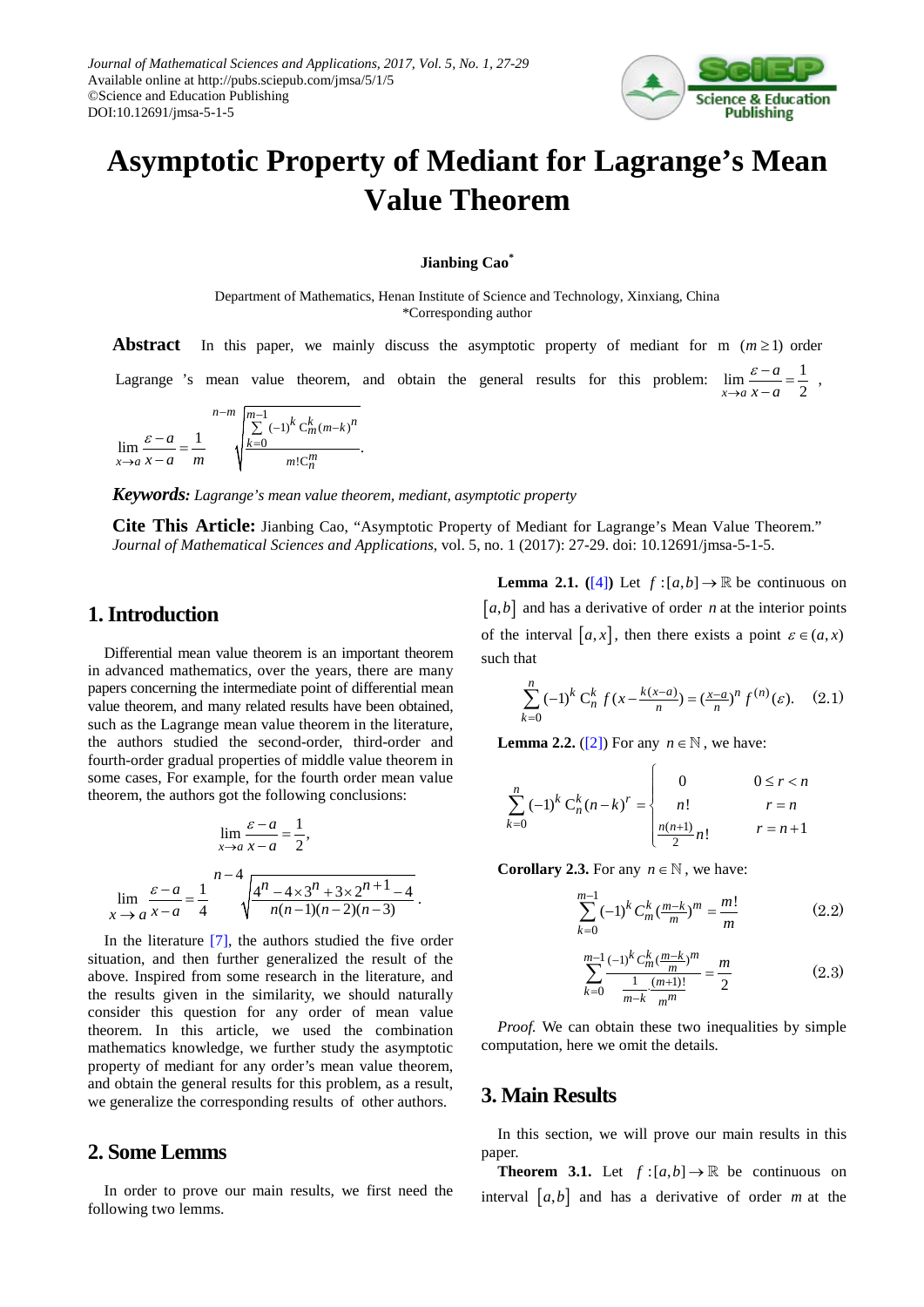interior points of the interval  $(a,b)$ . If *f* has a derivative of order  $m+1$  at the point *a* and  $f^{m+1}(a) \neq 0$ , then for any  $x \in (a,b)$ , there exists a point  $\varepsilon \in (a,x)$  satisfies (2.1) and

$$
\lim_{x \to a} \frac{\varepsilon - a}{x - a} = \frac{1}{2}.
$$

*Proof.* For any  $x \in (a, b)$ , since  $f(t)$  is continuous on  $[a,b]$  and has a derivative of order *m* at the interior points of the interval  $(a,b)$ , then from  $(1.1)$ :

$$
\sum_{k=0}^{m} (-1)^{k} C_{m}^{k} f(x - \frac{k(x-a)}{m})
$$
  
= 
$$
\left(\frac{x-a}{m}\right)^{m} f^{(m)}(\varepsilon), \varepsilon \in (a, x).
$$
 (3.1)

Now, construct  $F(x)$  such that:

$$
F(x)
$$
  
=  $\frac{\sum_{k=0}^{m} (-1)^k C_m^k f(x - \frac{k(x-a)}{m}) - (\frac{x-a}{m})^m f^{(m)}(a)}{(\frac{x-a}{m})^{m+1}}$  (3.2)

where  $x \in (a, b)$ . Using (3.1), we can obtain

$$
F(x) = \frac{\left(\frac{x-a}{m}\right)^m f^{(m)}(\varepsilon) - \left(\frac{x-a}{m}\right)^m f^{(m)}(a)}{\left(\frac{x-a}{m}\right)^{m+1}}
$$

$$
= \frac{f^{(m)}(\varepsilon) - f^{(m)}(a)}{\left(\frac{x-a}{m}\right)}
$$

$$
= m \cdot \frac{f^{(m)}(\varepsilon) - f^{(m)}(a)}{\varepsilon - a} \cdot \frac{\varepsilon - a}{x - a}.
$$

Now, let  $x \rightarrow a$ , we have

$$
\lim_{x \to a} F(x) = m \cdot f^{(m+1)}(a) \cdot \lim_{x \to a} \frac{\varepsilon - a}{x - a}.
$$
 (3.3)

On the other hand, applying Hopital's rule to (3.2):

$$
\lim_{x \to a} F(x)
$$
\n
$$
= \lim_{x \to a} \frac{\left( \sum_{k=0}^{m} (-1)^{k} C_{m}^{k} f(x - \frac{k(x-a)}{m}) \right)}{-(\frac{x-a}{m})^{m} f^{(m)}(a)}
$$
\n
$$
= \lim_{x \to a} \frac{\left( \frac{x-a}{m} \right)^{m+1}}{\left( \frac{x-a}{m} \right)^{m+1} f'(\frac{(m-k)}{m} x + \frac{ka}{m})}
$$
\n
$$
= \lim_{x \to a} \frac{\left( \sum_{k=0}^{m} (-1)^{k} C_{m}^{k} \left( \frac{m-k}{m} \right) f'(\frac{(m-k)}{m} x + \frac{ka}{m} \right)}{\frac{m+1}{m} \cdot \left( \frac{x-a}{m} \right)^{m}}
$$

Now, applying Hopital's rule to  $F(x)$  for n times:

$$
\lim_{x \to a} F(x)
$$
\n
$$
= \lim_{x \to a} \frac{\left(\sum_{k=0}^{m} (-1)^{k} C_{m}^{k} (\frac{m-k}{m})^{m} f^{(m)}(\frac{(m-k)}{m} x + \frac{ka}{m})\right)}{-\frac{m!}{m^{m}} \cdot f^{(m)}(a)}
$$
\n
$$
= \lim_{x \to a} \frac{\left(\sum_{k=0}^{m} (-1)^{k} C_{m}^{k} (\frac{m-k}{m})^{m} f^{(m)}(\frac{(m-k)}{m} x + \frac{ka}{m})\right)}{-\frac{m!}{m^{m}} \cdot f^{(m)}(a)}
$$
\n
$$
= \lim_{x \to a} \frac{\left(\frac{m}{m^{m}} \cdot f^{(m)}(a)\right)}{\frac{(m+1)!}{m^{m}} \cdot (\frac{x-a}{m})}
$$
\n
$$
= \lim_{x \to a} \frac{\left(\sum_{k=0}^{m} (-1)^{k} C_{m}^{k} (\frac{m-k}{m})^{m} f^{(m)}(\frac{(m-k)}{m} x + \frac{ka}{m})\right)}{-\frac{m!}{m^{m}} \cdot f^{(m)}(a)}
$$
\n
$$
= \lim_{x \to a} \frac{\frac{(m+1)!}{m^{m}} \cdot (\frac{1}{m-k}) \cdot [(\frac{(m-k)}{m} x + \frac{ka}{m}) - a]}{(3.4)}
$$

By using Corolly 2.3 and (3.4), we can botian the following

$$
\lim_{x \to a} F(x) = \left(\sum_{k=0}^{m-1} \frac{(-1)^k C_m^k \left(\frac{m-k}{m}\right)^m}{\frac{(m+1)!}{m!} \cdot \left(\frac{1}{m-k}\right)} f^{(m+1)}(a). \quad (3.5)
$$

Using Corollary 2.3 again, then from (3.5),

$$
\lim_{x \to a} F(x) = \frac{m}{2} \cdot f^{(m+1)}(a). \tag{3.6}
$$

It follows from (3.6) and (3.6) that

$$
\lim_{x \to a} \frac{\varepsilon - a}{x - a} = \frac{1}{2}.
$$

This completes the proof.

**Theorem 3.2.** Let  $f:[a,b] \to \mathbb{R}$  be continuous on interval [ $a, b$ ] and has a derivative of order  $n (n \ge m + 2)$ at the interior points of the interval  $(a,b)$ . If  $f^{(n)}(t)$  is continuous at the point *a* and  $f'(a) = f''(a) = \cdots$  $(f^{(n-1)}(a) = 0, \quad f^{(n+1)}(a) \neq 0$ , then for any  $x \in (a, b)$ , there exists a point  $\varepsilon \in (a, x)$  satisfies (2.1) and

$$
\lim_{x \to a} \frac{\varepsilon - a}{x - a} = \frac{1}{m}
$$
\n
$$
\sqrt{\sum_{k=0}^{m-1} (-1)^k \frac{k}{m} \frac{k}{m! C_m^m}}.
$$

*Proof.* Construct  $G(x)$  such that

$$
G(x) = \frac{\sum_{k=0}^{m} (-1)^k C_m^k f\left(x - \frac{k(x-a)}{m}\right)}{\left(\frac{x-a}{m}\right)^n}, x \in (a, b). (3.7)
$$